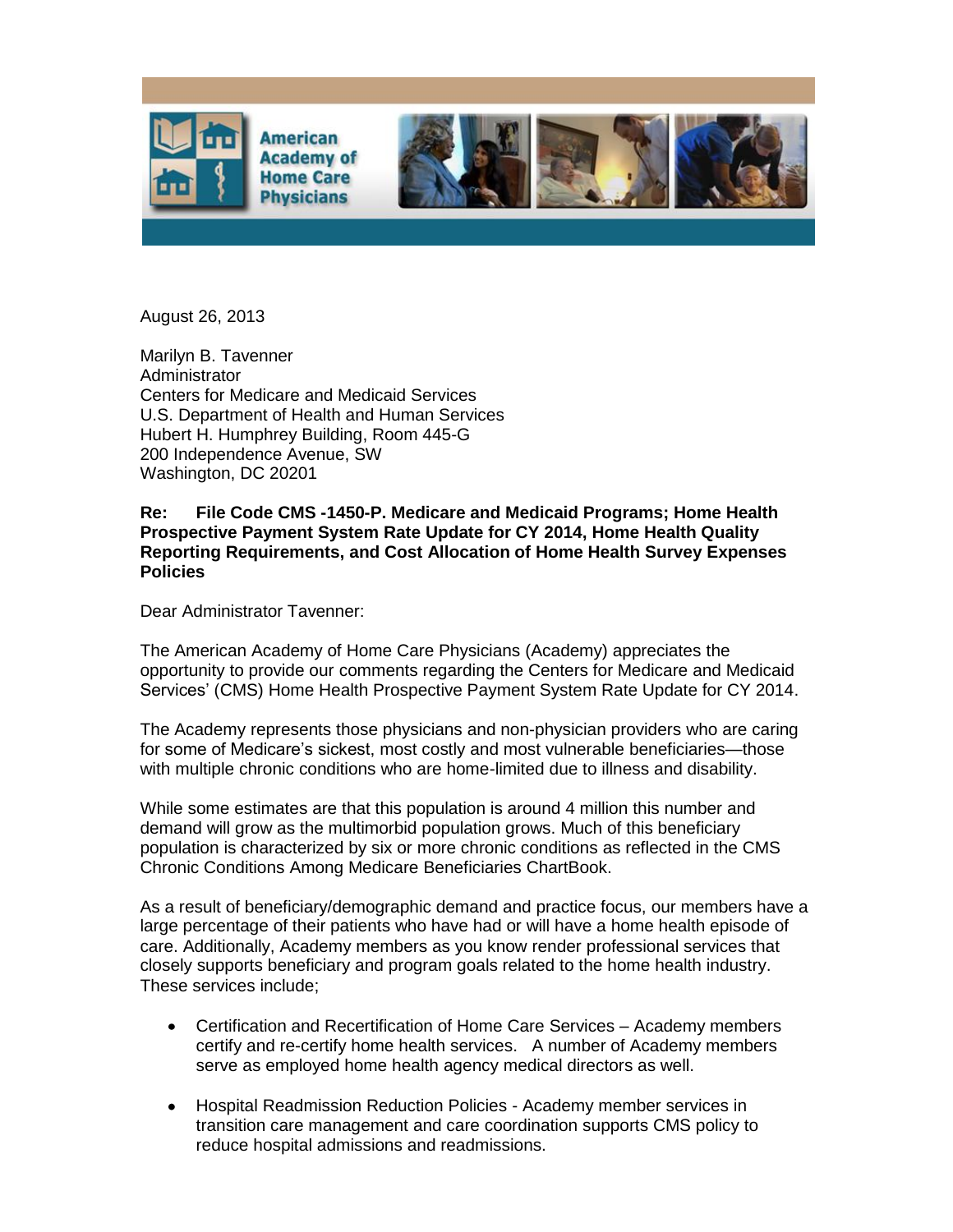Marilyn B. Tavenner August 26, 2013 Page 2 of 8

- CMMI Demonstrations Academy members contribute to the CMMI Demonstrations through participation in ACOs and also as selected Independence at Home (IAH) Practice Sites. These Demonstrations emphasize the coordination of care and the location of care in the less costly settings of the community and residence.
- Transition Care Management CMS is supporting improved care transitions and  $\bullet$ hospital avoidance/readmission care through its coverage and payment that began this year of transition care management (TCM) services and codes. The TCM codes include coordination of HHA service and Academy members render such important service.

The Academy view, based on our members first hand knowledge of beneficiary condition and involvement with HHA services, is that the proposal to eliminate diagnostic codes will produce counterproductive and unintended results. These results will be detrimental to beneficiaries, to caregivers, to the general provider community, and to the Medicare Program. The proposal to delete codes should be eliminated or revised for the following reasons that we discuss below.

- 1) Is CMS limiting the scope of physician/medical practice in the home?
- 2) Academy members report that they appropriately and safely see and treat beneficiaries in the home with the diagnosis codes on the list proposed for deletion.
- 3) The Proposed Rule does not provide evidence beyond the reference to ABT and 3 M contractors' determination to support deletion based on too acute to be treated at home.
- 4) The code deletion serves as revenue reduction on top of revenue reduction The proposed rule includes provision for rebasing of HHA rates and along with rebasing a 14% phased in reduction of payment.
- 5) The deletion of codes will have detrimental impact, and will undermine the extent of success of demonstrations and other programs and research regarding the appropriate care of patients in the home. CMS should analyze the results of such demonstrations and research before determining that diagnosis are too acute to be treated in the home.
- 6) Deletion of the codes and inability of HHAs to be paid to render services in the home based on the diagnosis could lead to hospital admissions of patients against their documented preferences.
- 7) The deletion of codes could lead to increased hospital length of stay, access to care particularly in rural areas could be diminished, both leading to increased program cost and patient inconvenience.
- 8) The deletion of codes is contrary to technological advancement in communication, telemedicine and telehealth; and will have chilling effect on development.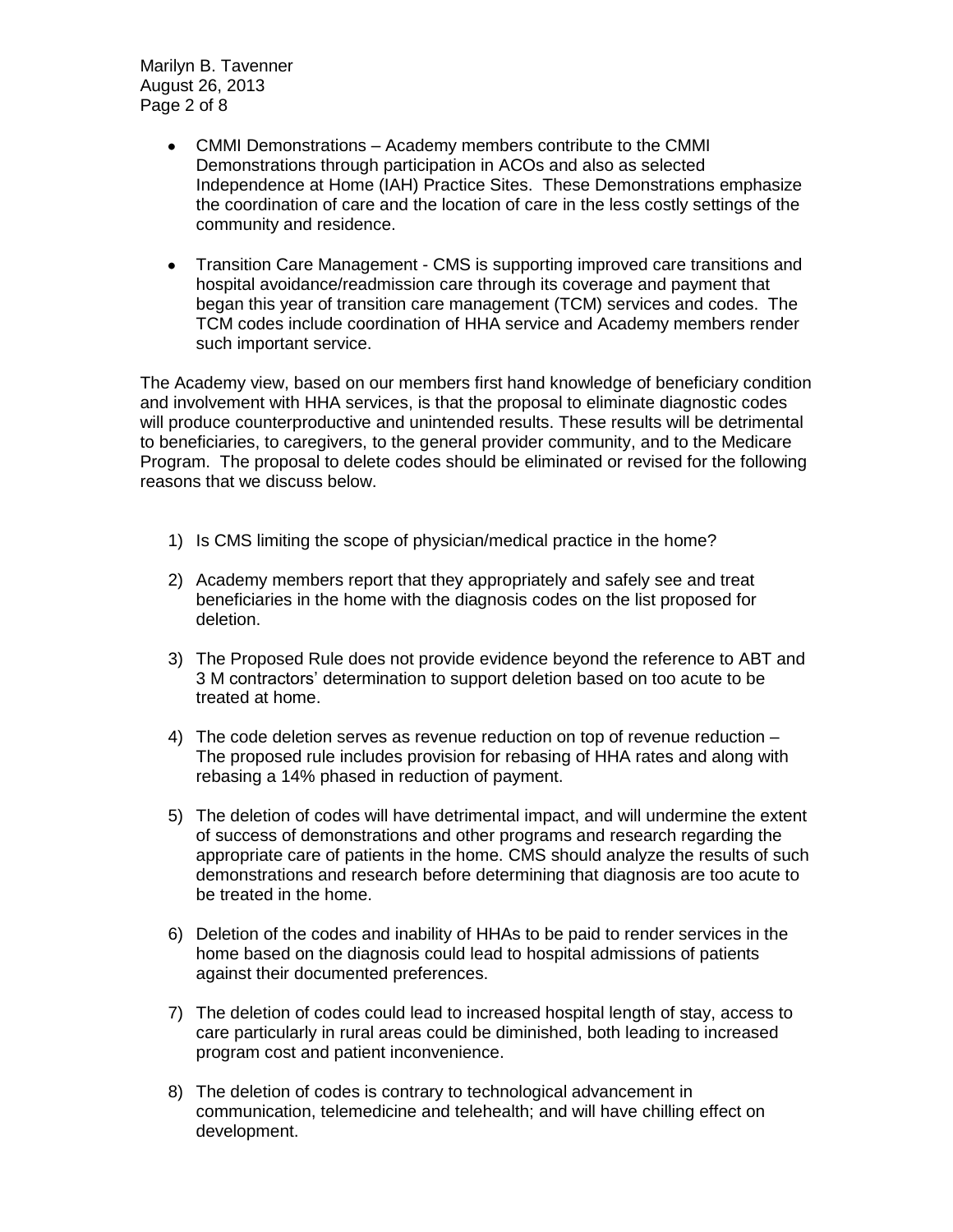Marilyn B. Tavenner August 26, 2013 Page 3 of 8

- 9) The proposed deletion of codes could lead to inaccurate/misdiagnosis of patients.
- 10) Will the deletion of codes as proposed be linked to Part B services? Will the deletion of codes lead to denials of accurately coded Part B claims?
- 11) The deletion of codes could lead to increased risk management issues.
- 1) Is CMS limiting the scope of physician/medical practice in the home?

The deletion of codes as proposed is counter to prevailing public policy and medical practice finding that care in the home achieves the "triple aim" of better care, higher patient satisfaction, and lower cost.

The U.S. places excessive reliance on institutional care for the home limited elderly in comparison with the care delivery models in other developed countries. CMS is supporting the growth of alternatives such as Independence at Home and Hospital at Home which reflect the scope and reality of conditions that can be covered and managed in the home and the list of conditions safely managed and treated is growing and not shrinking as the proposed rule would mandate.

2) Academy members report that they appropriately and safely see and treat beneficiaries in the home with the diagnosis codes on the list proposed for deletion.

Academy members provide the following by way of example;

"In my review of the diagnoses, I believe these could impact the home infusion  $\bullet$ anti-infective therapy patients, home TPN patients, and ostomy / surgical drain patients. I believe there is a reasonable literature and practical national experience with community anti-infective therapies as well as home TPN.

If you are serving as a medical director of a modern home health agency that works with these complex patients (often post-surgical, late stage oncology, etc) you may find that some of the diagnoses (albeit none in high volume) could end up benefiting from care at home at some point in their course of illness…this should be an individual decision by the patient and their physician/practitioner. Over time, I think we'll become more and more sophisticated on what we can do at home."

Physician, President and CEO of a large VNA

- "We could have a high acuity patient who could need home health nursing for one of these diagnoses." Physician and Leader of Independence at Home (IAH) Practice Site
- $\bullet$ "Imagine the total cost of incentivizing doctors to send people to the hospital even more!" Physician, Central New Jersey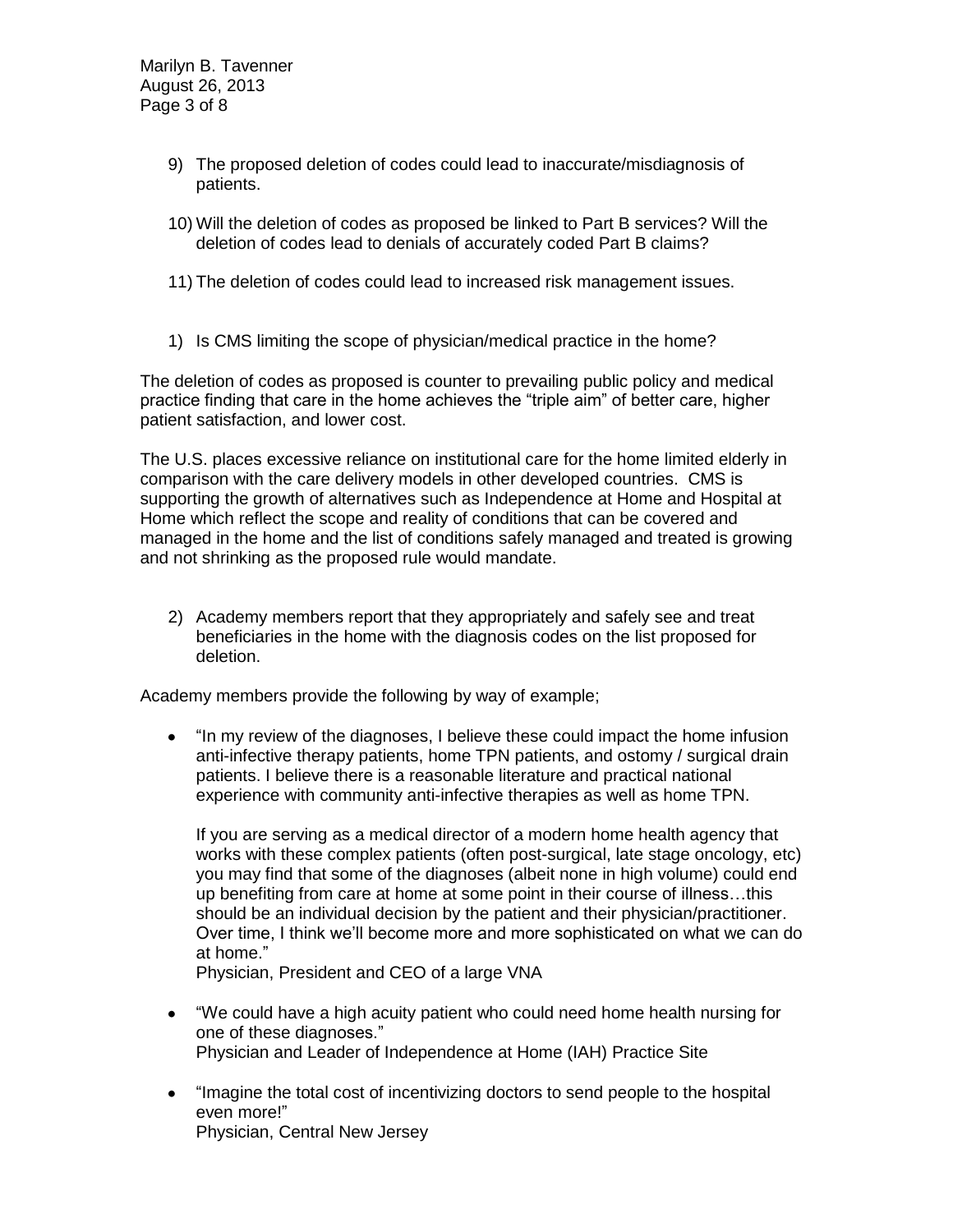Marilyn B. Tavenner August 26, 2013 Page 4 of 8

- "We certainly have had some of these issues like acute intestinal obstruction,  $\bullet$ or acute GI hemorrhage of one kind or another that we have taken care of in a palliative way. Many patients are unable to be referred to hospice, so using nursing agencies to take care of these patients so they can die at home comfortably is very important." Physician, Academic Medical Center, New York City
- "Wouldn't these same codes carry over from an acute hospital stay to a home care referral? For example - your average copd'er has chronic obstructive asthma, they catch an infection and go into status asthmaticus and go to the hospital for treatment. After a couple of days, they are sent home with a home care referral. Wouldn't the diagnosis be 493.21?"
- "What about ulcers, paralytic ileus, and other bowel obstructions don't we  $\bullet$ typically have home care nurses monitor the patients after an acute care stay to be sure that they are recovering?" Nurse Practitioner, Southern New Jersey
- "These are codes I think I might use in an Assisted Living Facility or in a home. I'd like to note that many times patients refuse to go to the hospital." Physician Assistant, West Coast of Florida
- "I practice House Calls in a rural area of Ohio. These new rules would make it harder for me to get a Home Health agency to visit my patients." Physician, Rural Ohio
- $\bullet$ "We handle acute codes all the time-plenty of people want to avoid the hospital even for potentially lethal diagnoses--to deny services even further is a huge step backwards."
- "I find this entire idea of something to be too acute to manage at home interesting in the fact that is part of the Affordable Care Act. By mandating people go to the hospital to be treated for such things in spite of possibly being terminal all they're going to do is increase cost. Probably once or twice a month in my own small practice I am managing end-of-life care, which commonly would have some of these diagnoses. To bar us from doing so would merely increase costs, inconvenience the patient, in mandate the level of care which neither the patient nor treating provider would want."

Physician Assistant, Western Massachusetts

3) The Proposed Rule does not provide evidence beyond the reference to ABT and 3 M contractors' determination to support deletion based on too acute to be treated at home.

For example;

Has CMS convened expert panels to provide input such that diagnoses are too acute to be treated in the home? If so, it would be beneficial for the home health industry and for the Part B provider community who render services to beneficiaries in the home to see such clinical and scientifically based reports.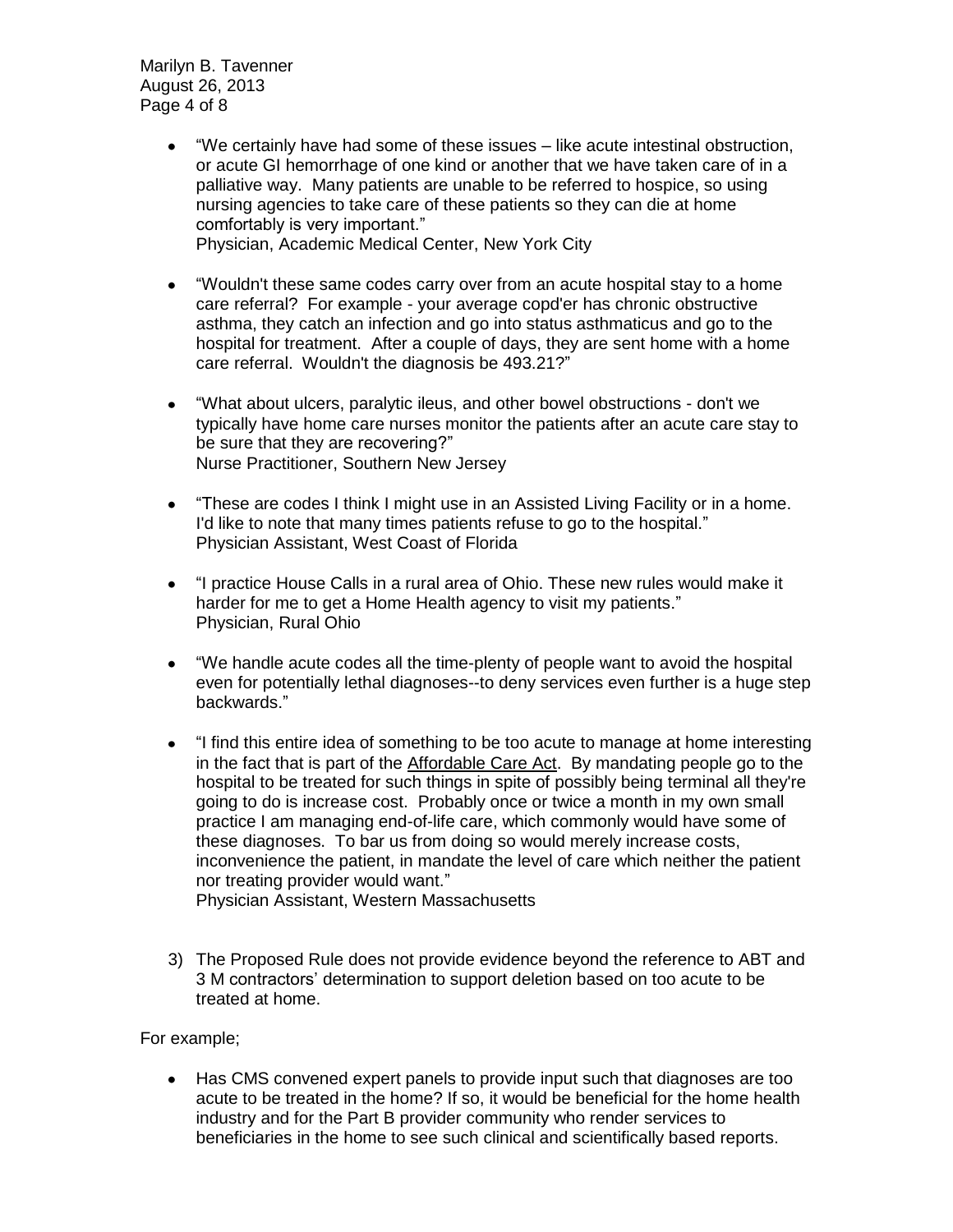Marilyn B. Tavenner August 26, 2013 Page 5 of 8

- Has treatment of beneficiaries with these diagnoses resulted in increase in  $\bullet$ number of episodes of home health services, have such beneficiaries been admitted/readmitted to the hospital at higher rates than beneficiaries receiving home health services with diagnoses that are not on the list for deletion? If so, it would be beneficial to see documentation of such results.
- Have professional liability carriers reported to CMS that the incidence or payment  $\bullet$ of claims for beneficiaries seen in the home for these diagnostic codes exceeds that for beneficiaries with diagnostic codes that are not on the list for deletion? If so then it would be beneficial to see such results.
- Have there been beneficiary or caregiver complaints for having been seen in the  $\bullet$ home with a diagnosis on the proposed list for deletion? Do these complaints or expression of decreased patient satisfaction exceed that for diagnostic codes that are not on the list for deletion? If so, then it would be beneficial to see such results.
- 4) The code deletion serves as revenue reduction on top of revenue reduction The proposed rule includes provision for rebasing of HHA rates and along with rebasing a 14% phased in reduction of payment.

The codes recommended for deletion will not be included in future case mix weight calculation and thus will have the impact of reducing payment beyond the 14% phased in reduction. The proposed rule provides this impact as reducing average case mix from 1.3517 to 1.3417. In effect, 2 reductions are proposed. Our view is that this is an unwarranted addition to the large 14% reduction that HHAs will have to incorporate.

5) The deletion of codes will have detrimental impact and will undermine the extent of success of demonstrations and other programs and research regarding the appropriate care of patients in the home. CMS should analyze the results of such demonstrations and research before determining that diagnosis are too acute to be treated in the home

The deletion of codes will have the unintended effect of undermining the care patterns and momentum that the ACO and IAH Demonstrations are just now establishing. This is due to the fact that referral sources for home health services will be concerned that a beneficiary (with accurate diagnostic coding) will not be accepted by the HHA. This will undermine the care patterns being established to treat beneficiaries in the least costly setting and the encouragement the Demonstrations are producing for providers to consider non acute facility care whenever possible. This will undermine the extent of potential success of the Demonstrations.

Beyond the ACO and IAH Demonstrations there are also other programs/research projects such as Hospital at Home developed at the Johns Hopkins University School of Medicine that are evaluating the care of hospital level patients in the home. The proposed deletion of codes will have the effect of discouraging the enrollment of beneficiaries that while sick would be appropriately managed and treated in the home.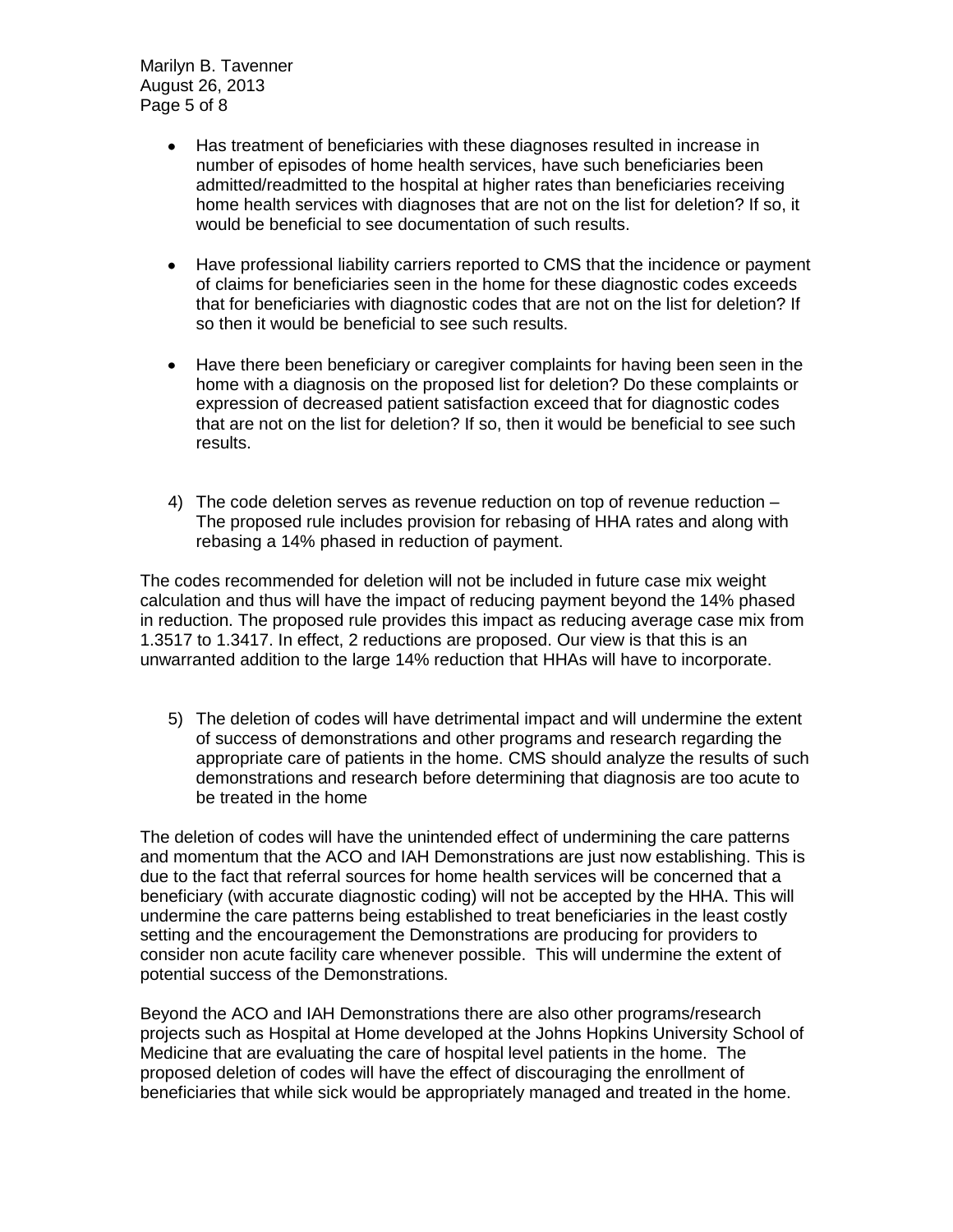Marilyn B. Tavenner August 26, 2013 Page 6 of 8

This will also have the effect of slowing the scientific progress of learning how to provide increasing levels of care in the home to those acutely ill in addition to those with chronic conditions. CMS, absent evidence of risk to the contrary as discussed above, should analyze the results of its Demonstrations and such other research before determining that diagnosis are too acute to be treated in the home.

6) Deletion of the codes and inability of HHAs to be paid to render services in the home based on the diagnosis could lead to hospital admissions of patients against their documented preferences.

A major policy initiative of CMS is for patient preferences to be formally established in the medical record, communicated and honored. This is seen in initiatives such as EHR incentive "meaningful use" measures and the measures in the CMMI Shared Savings Demonstrations such as ACOs and Independence at Home. This expressed policy initiative of CMS is also found in the 2014 Proposed Payment Rule for Complex Chronic Care Management Services and in current congressional proposals regarding Medicare payment.

As a result, providers are now obtaining and documenting patient preferences at increasing rates. Such preferences include the desire to not be transferred and receive services in a hospital setting. Thus, ironically, this proposal if it leads to a lack of HHA services in the home leading to beneficiary deterioration would in turn lead to admission against the beneficiaries communicated and documented preferences. Surely it is not CMS intent to lead to admissions against beneficiaries documented preferences.

Moreover, the home is also the most preferred setting according to beneficiary/patient satisfaction surveys. The home is also where the greatest amount of caregiver assistance is available.

7) The deletion of codes could lead to increased hospital length of stay, access to care particularly in rural areas could be diminished, both leading to increased program cost and patient inconvenience.

The code deletion could have the effect of extending hospital length of stay as HHAs become reluctant to accept beneficiaries with these accurately coded diagnoses. This will lead to increased hospital length of stay as hospitals work to arrange discharge and care in the home. This will increase program cost. Moreover, length of stay will increase the likelihood of hospital acquired infections that, in turn, will increase length of stay and increase cost.

And on the other side, we are concerned that beneficiaries in the community will have increased difficulty in obtaining home health services. As a result, we are concerned that HHAs will not be in communication with Part B providers such as Academy members whose services along with that of home health services could serve to safely treat and manage the beneficiary in the home (again as encouraged by CMS readmission policies and Demonstrations). Absent such access to HHA services and communication beneficiary condition could deteriorate such that admission is unavoidable. This will unnecessarily create beneficiary hardship due to inconvenience and trauma of travel to hospital and will increase Program cost.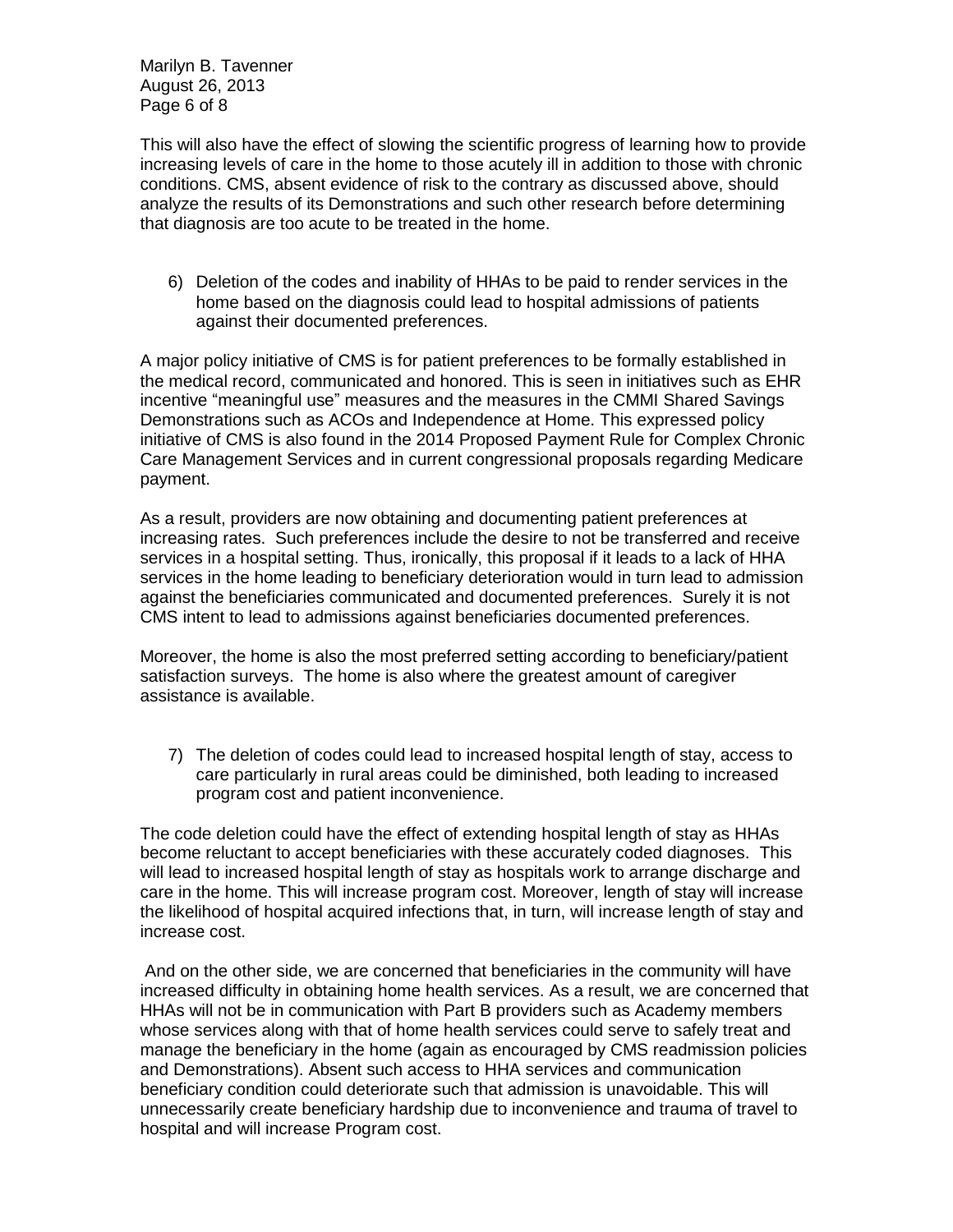Marilyn B. Tavenner August 26, 2013 Page 7 of 8

> 8) The deletion of codes is contrary to technological advancement in communication, telemedicine and telehealth; and will have chilling effect on development.

The movement of care to the home has been supported by advancement in technology. In turn, the movement of care to the home supports continued advancement in technology and use cases for communication, telemonitoring and telehealth.

Technological advancements also support the appropriate care of increasing acuity in the home. CMS has policy to cover and pay for certain services rendered via telehealth. CMS in a current example, recognizes such appropriate care and technology support through its proposal in the 2014 Proposed Payment Rule to cover the Transition Care Management (TCM) services when components of such service are rendered by telehealth.

Thus, the proposed deletion of codes will have a chilling effect on the appropriate development and use of technology for support of medical care in the home. The deletion of codes will also be confusing to the Part B providers rendering care in the home, given the broad based policy of supporting care in the least costly setting down to the specific proposal to cover TCM via telehealth.

The home is also the most preferred setting according to beneficiary/patient satisfaction surveys. The home is also where the greatest amount of caregiver assistance is available.

9) The proposed deletion if occurs may lead to the inaccurate diagnostic coding/misdiagnosis of patients.

This could be the case as beneficiaries will want to be treated in the home rather than the hospital; home health agencies will desire to provide beneficial services and physicians will want to render efficacious services in the safe appropriate home setting.

As a result, and so as to not lose the opportunity to provide service that has been historically and safely rendered in the low cost setting, physicians and others involved with diagnostic coding will be under pressure to select diagnostic codes that are less accurate than those on the list to be deleted simply to preserve the ability for the beneficiary to receive service in the home where they most prefer. Again, this is surely not the intent of CMS to support other than the most accurate diagnostic coding.

10) Will the deletion of codes as proposed be linked to Part B services? Will the deletion of codes lead to denials of accurately coded Part B claims?

What impact on claim adjudication will occur if Academy members or any Part B providers submit a claim for a home or assisted living facility service with a diagnostic code that is on the list to be deleted (regardless of whether the beneficiary is receiving home health services)?